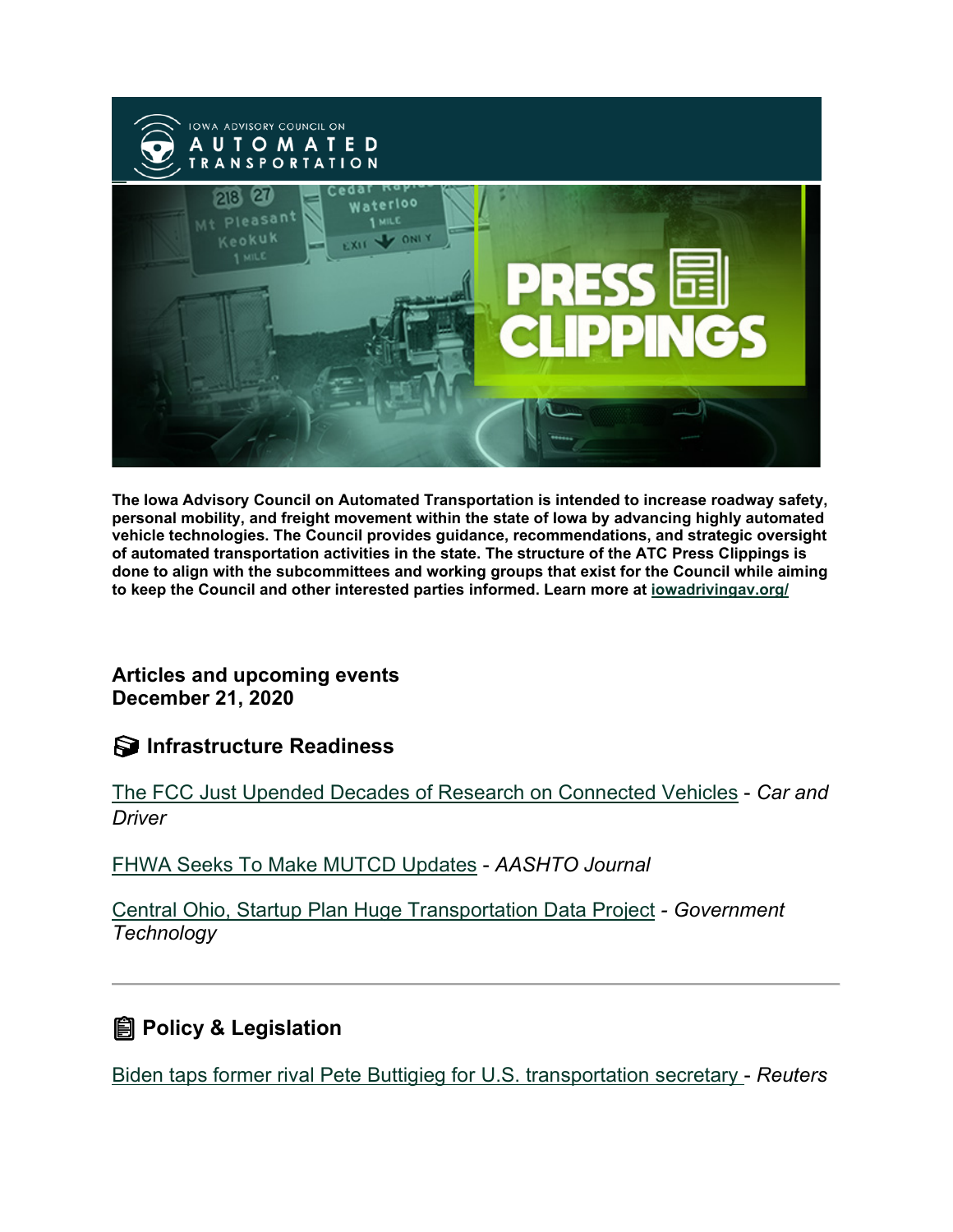[Automakers push for federal help on cusp of 'transformative moment'](https://www.detroitnews.com/story/business/autos/2020/12/15/automakers-push-ev-help-ahead-transformative-moment/6548740002/?utm_medium=email&utm_source=govdelivery) - *The Detroit News*

[Alliance for Automotive Innovation releases AV deployment guidance](https://transportationtodaynews.com/news/20619-alliance-for-automotive-innovation-releases-av-deployment-guidance/?utm_medium=email&utm_source=govdelivery) *- Transportation Today*

#### **Example 2** Economic Development

[Walmart will use fully driverless trucks to make deliveries in 2021](https://www.theverge.com/2020/12/15/22176179/walmart-fully-driverless-box-truck-delivery-gatik?utm_medium=email&utm_source=govdelivery) - *The Verge*

[How technology is reshaping the future of logistics](https://www.financialexpress.com/industry/technology/how-technology-is-reshaping-the-future-of-logistics/2147362/?utm_medium=email&utm_source=govdelivery) - *Financial Express*

[Report: self-driving cars top list of transformative technologies for the coming](https://www.dcvelocity.com/articles/48272-report-self-driving-cars-top-list-of-transformative-technologies-for-the-coming-decade?utm_medium=email&utm_source=govdelivery)  [decade](https://www.dcvelocity.com/articles/48272-report-self-driving-cars-top-list-of-transformative-technologies-for-the-coming-decade?utm_medium=email&utm_source=govdelivery) *- DC Velocity*

[As Amazon's Zoox unveils passenger robotaxi, CEO acknowledges potential for](https://www.geekwire.com/2020/amazons-zoox-robotaxi-will-top-75-mph-ceo-acknowledges-future-potential-package-delivery/?utm_medium=email&utm_source=govdelivery)  [package delivery](https://www.geekwire.com/2020/amazons-zoox-robotaxi-will-top-75-mph-ceo-acknowledges-future-potential-package-delivery/?utm_medium=email&utm_source=govdelivery) *- GeekWire*

### **Public Safety & Enforcement**

[Beep's First Responder Training Integral to AV Deployment](https://www.metro-magazine.com/10132385/beeps-first-responder-training-integral-to-av-deployment?utm_medium=email&utm_source=govdelivery) - *Metro*

[States and DOT Are Implementing Actions to Reduce Roadside Crashes](https://www.gao.gov/products/GAO-21-166?utm_campaign=usgao_email&utm_content=topic_transportation&utm_medium=email&utm_source=govdelivery) - *U.S. Government Accountability Office*

[USDOT Unveils Broad Pedestrian Safety Action Plan](https://aashtojournal.org/2020/12/04/usdot-unveils-broad-pedestrian-safety-action-plan/?utm_medium=email&utm_source=govdelivery) - *AASHTO Journal*

#### **Research, Development, Testing & Evaluation**

[The Road to the Future Runs Through Iowa](https://magazine.foriowa.org/story.php?ed=true&storyid=2029&utm_medium=email&utm_source=govdelivery) *- Iowa Magazine*

[Self-driving cars have a long way to go](https://www.axios.com/self-driving-cars-uber-cruise-a013d2bf-8b7c-4ea9-a229-110312c23acc.html?utm_medium=email&utm_source=govdelivery) *- Axios*

[Microsoft wants to use AR to see through fog and smoke](https://www.protocol.com/microsoft-augmented-reality-patent?utm_medium=email&utm_source=govdelivery) - *Protocol*

[Apple reportedly hands over its self-driving car project to executive who oversees](https://www.theverge.com/2020/12/8/22163939/apple-self-driving-car-john-giannandrea-ai-siri?utm_medium=email&utm_source=govdelivery)  [Siri](https://www.theverge.com/2020/12/8/22163939/apple-self-driving-car-john-giannandrea-ai-siri?utm_medium=email&utm_source=govdelivery) *- The Verge*